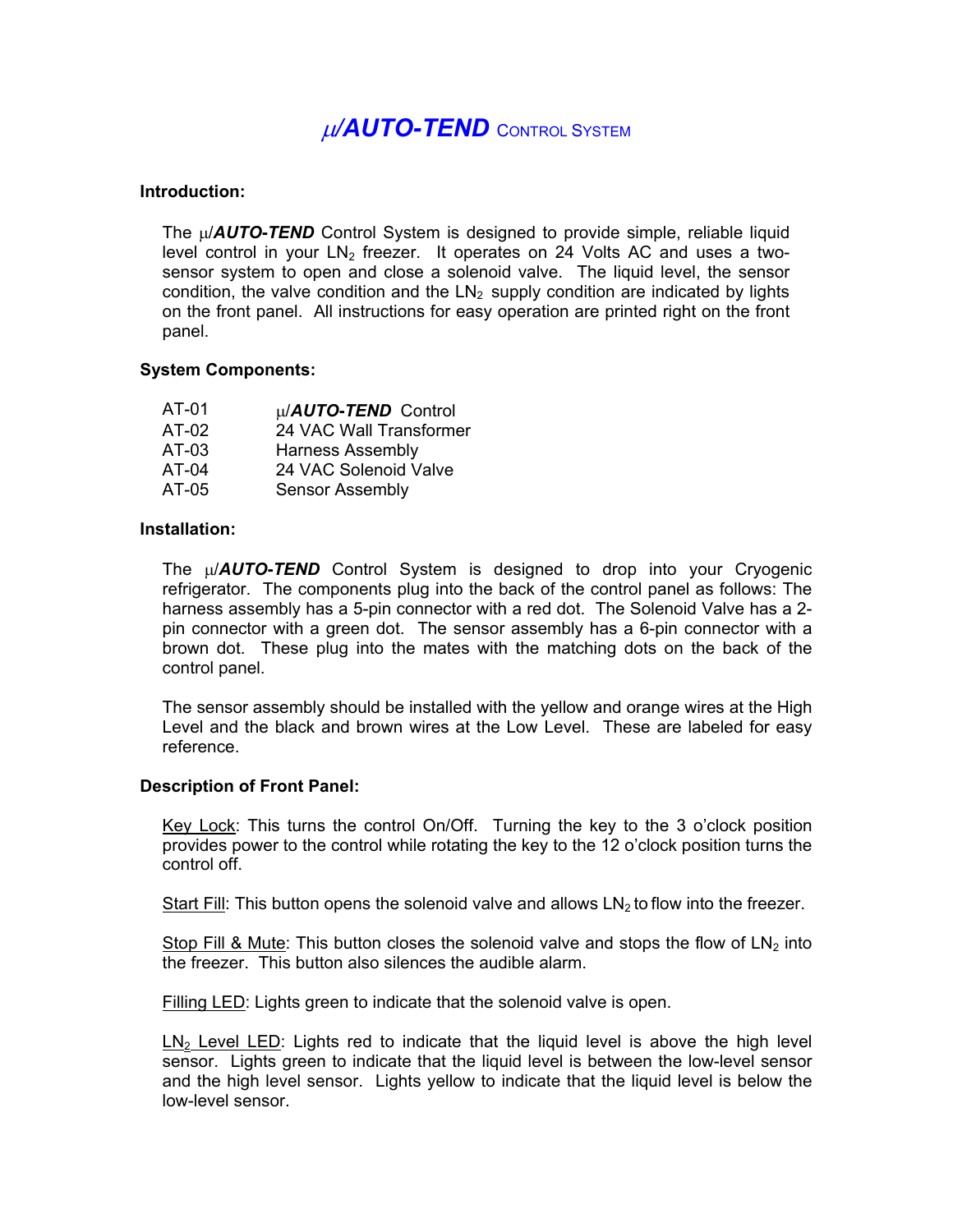**Please Note:** The LED will not light if the high level sensor is submerged in LN2 while the low level sensor is located in gas. The only time that this can occur is if the sensors are installed backwards.

Sensor Fault LED: Lights red to indicate that a sensor fault has occurred. A sensor fault can be either an open circuit or a short circuit in the sensor assembly.

Low  $LN_2$  Supply LED: Lights red to indicate that the  $LN_2$  supply is low. This is triggered when the liquid level does not reach the high level sensor within 1 hour of opening the valve.